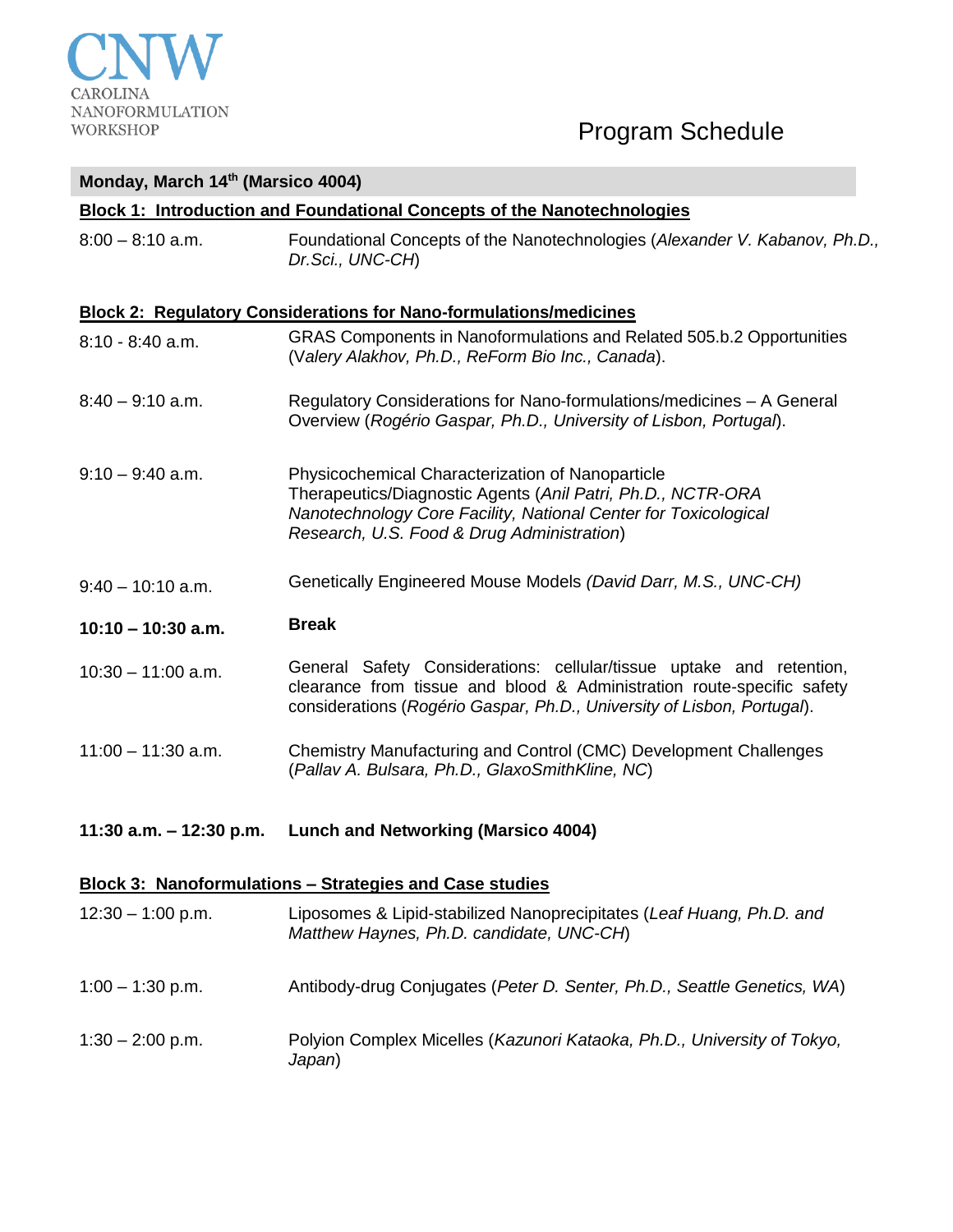

| $2:00 - 2:30$ p.m. | Cheminformatics in Drug Delivery (Alexander Tropsha, Ph.D., UNC-CH)                           |
|--------------------|-----------------------------------------------------------------------------------------------|
| $2:30 - 3:00$ p.m. | <b>Break</b>                                                                                  |
| $3:00 - 3:30$ p.m. | Mucus-penetrating Nanoparticles (Samuel Lai, Ph.D., UNC-CH)                                   |
| $3:30 - 4:00$ p.m. | PLGA Micro/Nanoparticles (Anthony J. Hickey, Ph.D., Research Triangle<br>Institute (RTI), NC) |
| $4:00 - 4:30$ p.m. | PRINT Nanoparticles (Christopher J. Luft, Ph.D., UNC-CH)                                      |
| $4:30 - 5:00$ p.m. | Polymeric Micelles (Alexander V. Kabanov, Ph.D., Dr.Sci., UNC-CH)                             |
| $5:15$ p.m.        | Special Reception in Marsico 2004                                                             |

**Tuesday, March 15th (Marsico 4004)**

| <b>Block 4: Hot Topics and Emerging Technologies in Nano-medicines/theranostics</b> |                                                                                                         |  |
|-------------------------------------------------------------------------------------|---------------------------------------------------------------------------------------------------------|--|
| $8:00 - 8:30$ a.m.                                                                  | Polymer-protein Conjugates/Nanozymes for CNS delivery (Alexander V.<br>Kabanov, Ph.D., Dr.Sci., UNC-CH) |  |
| $8:30 - 9:00$ a.m.                                                                  | Nanogels (Tatiana K. Bronich, Ph.D., University of Nebraska Medical<br>Center (UNMC), NE)               |  |
| $9:00 - 9:30$ a.m.                                                                  | Exosomes (Elena V. Batrakova, Ph.D., UNC-CH)                                                            |  |
| $9:30 - 10:00$ a.m.                                                                 | Theranostic Inorganic Nanoparticles (Marina Sokolsky, Ph.D., UNC-CH)                                    |  |
| 10:00-10:30 a.m.                                                                    | <b>Break</b>                                                                                            |  |
| $10:30 - 11:00$ a.m.                                                                | Smart Systems for Protein Delivery (Zhen Gu, Ph.D., North Carolina State<br>University (NCSU) & UNC-CH) |  |
| $11:00 - 11:30$ a.m.                                                                | Vaccine Delivery using Microparticles (Kristy Ainslie, Ph.D., UNC-CH)                                   |  |
| 11:30 a.m. $-$ 12:00 p.m.                                                           | Nanoradiopharmaceuticals - Therapy and Imaging (Matthew Parrott,<br>Ph.D., UNC-CH)                      |  |
| $12:00 - 1:00$ p.m.                                                                 | <b>Lunch in Marsico 4004</b>                                                                            |  |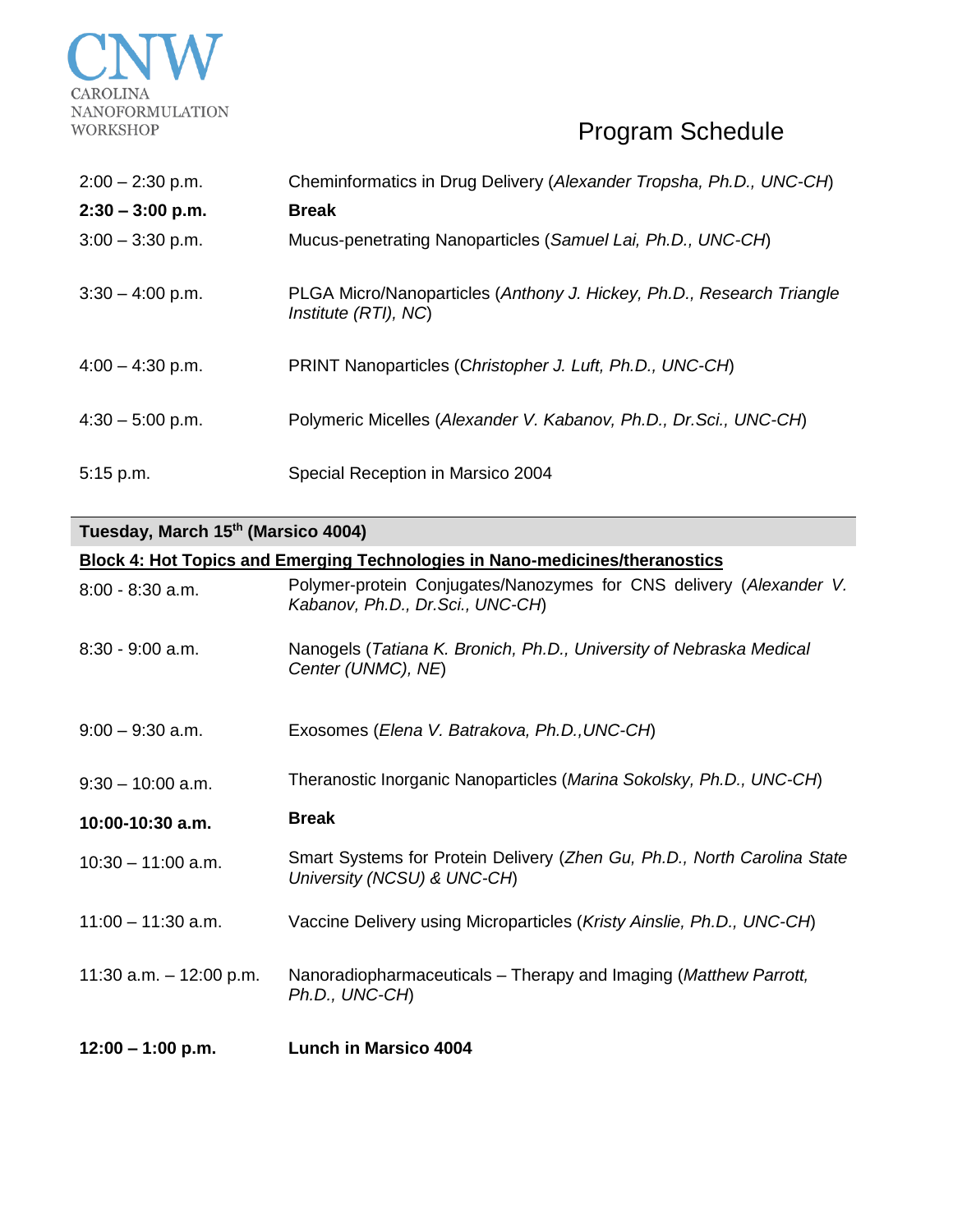

| $1:00 - 1:30$ p.m. | Stem cell-mediated Drug Delivery and Imaging (Shawn Hingtgen, Ph.D., |
|--------------------|----------------------------------------------------------------------|
|                    | $UNC-CH$ ) – Moved from Thurs., 1:00 to Mon., 9:40                   |

### **Block 5: Nano in the Clinic (pre- and post-) – Lessons Learnt and Moving Forward**

- 1:30 2:00 p.m. Pharmacokinetics/Pharmacodynamics of nanoparticle and carrier-mediated agents *(William Zamboni, Ph.D., Pharm.D., UNC-CH)*
- 2:00 2:30 p.m. Bi-directional Interaction between the Mononuclear Phagocyte System and Nanoparticles in Patients and Preclinical Models (*William Zamboni, Ph.D., Pharm.D., UNC-CH*)
- 2:30 3:00 p.m. Success and Failure Stories in Nanomedicine (*Andrew Wang, M.D., UNC-CH*)
- 3:00 5:00 p.m. Roundtable with the Speakers *This is an opportunity for attendees to meet the speakers and ask questions about the videos, case studies, and topics covered in the workshop. Please use the Questions form provided and leave it in the Questions box in the classroom. This will help us to address your questions to the appropriate speakers.*

### **Wednesday, March 16th (Meet in Marsico 2217)**

### **Morning Lab Session:**

8:00 a.m. – 12:00 p.m. Polymeric Micelles – lab practicum and data analysis, interpretation and group discussion.

**12:00 – 1:00 p.m. Lunch in Marsico 2217**

### **Afternoon Lab Session:**

1:00 – 5:00 p.m. Laboratory session: Poly(Lactic-co-Glycolic Acid) (PLGA) Particles - lab practicum and data analysis, interpretation and group discussion.

| Thursday, March 17th (Meet in Marsico 2217)              |                                                                                                                       |  |
|----------------------------------------------------------|-----------------------------------------------------------------------------------------------------------------------|--|
| <b>Morning Lab Session:</b><br>$8:00$ a.m. $-12:00$ p.m. | Laboratory Session: Liposomes - lab practicum and data analysis,<br>interpretation and group discussion.              |  |
| $12:00 - 1:00$ p.m.                                      | <b>Lunch in Marsico 2217</b>                                                                                          |  |
| $1:00 - 5:00$ p.m.                                       | Laboratory Session: Lipid Calcium Phosphate - lab practicum and data<br>analysis, interpretation and group discussion |  |